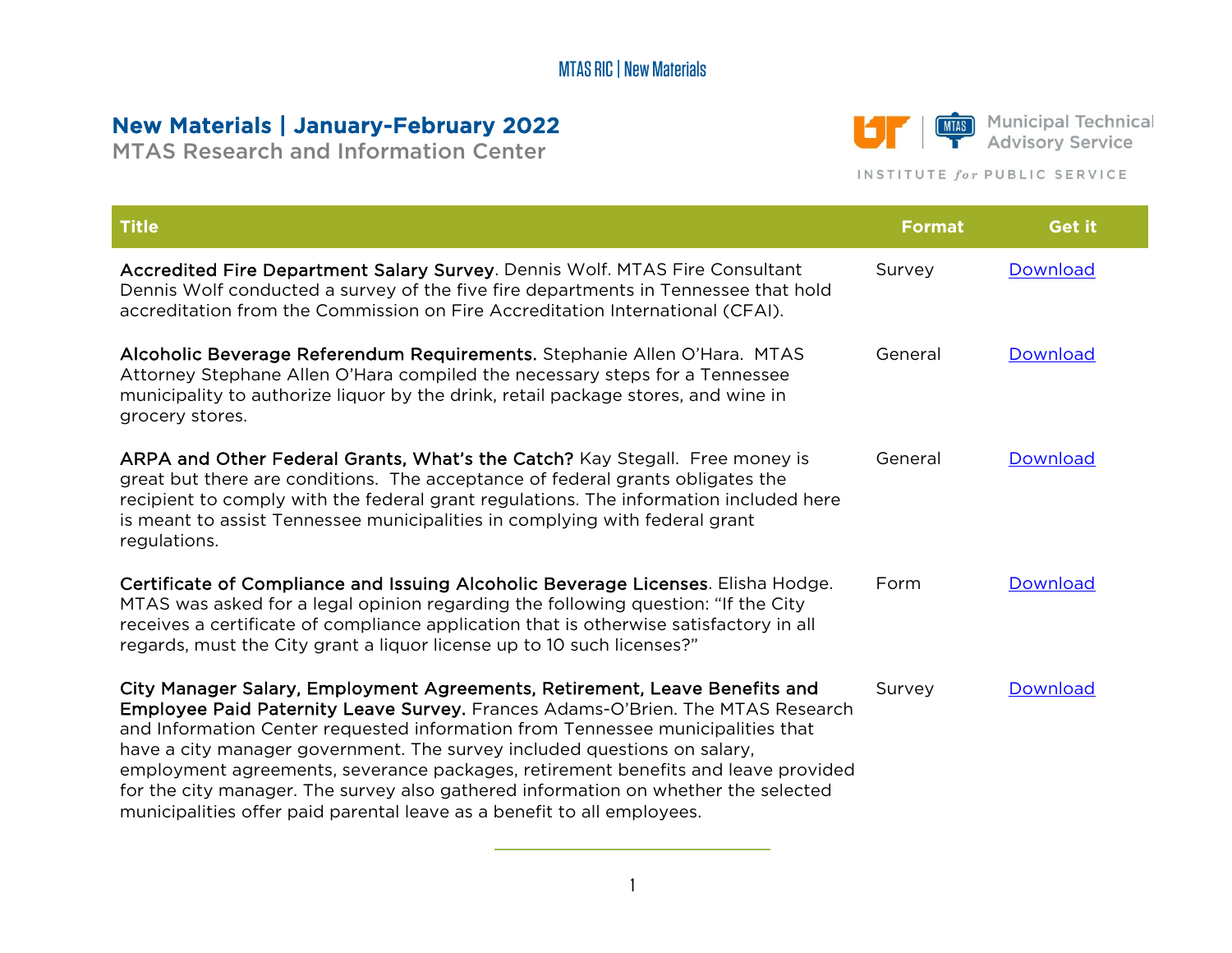| Community Pilot Resiliency Program. Warren Nevad. A resolution of Woodland Mills,<br>Tennessee, establishing a Community Pilot Resiliency Program (CPRP) with the<br>University of Tennessee Municipal Technical Advisory Service (MTAS) and the<br>Tennessee Renewable Energy and Economic Development Council (TREEDC).                                                                                                                                                                                                                                                                                                                                                                                                                                                                                                                                 | Resolution          | Download |
|-----------------------------------------------------------------------------------------------------------------------------------------------------------------------------------------------------------------------------------------------------------------------------------------------------------------------------------------------------------------------------------------------------------------------------------------------------------------------------------------------------------------------------------------------------------------------------------------------------------------------------------------------------------------------------------------------------------------------------------------------------------------------------------------------------------------------------------------------------------|---------------------|----------|
| Data Entry Operator A-1. The City of Memphis provided MTAS with a job description<br>for a data entry operator A-1 in their city.                                                                                                                                                                                                                                                                                                                                                                                                                                                                                                                                                                                                                                                                                                                         | Job.<br>Description | Download |
| IMLA Model Ordinance Regulating Dangerous Dogs. International Municipal Lawyers<br>Association. This is a model ordinance regulating dangerous dogs prepared by the<br>International Municipal Lawyers Association (IMLA) and is shared by MTAS with the<br>permission of IMLA. MTAS recommends this ordinance for addressing problems<br>caused by vicious or dangerous dogs.                                                                                                                                                                                                                                                                                                                                                                                                                                                                            | Ordinance           | Download |
| Job Description and Interview Questions for Street Foreman. The Town of Signal<br>Mountain, Tennessee, provided MTAS with a job description and the list of interview<br>questions used when hiring a Street Foreman.                                                                                                                                                                                                                                                                                                                                                                                                                                                                                                                                                                                                                                     | Job<br>Description  | Download |
| Municipal Purchasing Procedures (Non-Sealed Bid). Kay Stegall. Municipalities<br>subject to the Purchasing Law of 1983 must pass an ordinance to change the<br>maximum amount that exempts public advertisement and competitive bids from<br>\$2,500 to up to \$10,000. This model does not include the language required to adopt<br>the competitive sealed proposal method of procurement. If the municipality chooses<br>to utilize the competitive sealed proposal method as authorized by TCA § 12-3-1207, a<br>procurement code must be adopted by ordinance. Additionally, the municipality must<br>have a full-time purchasing agent who devotes 100% of their time to the purchasing<br>function to comply with this statute. Purchasing procedures may be adopted by<br>resolution; however, the procurement code must be adopted by ordinance. | Form                | Download |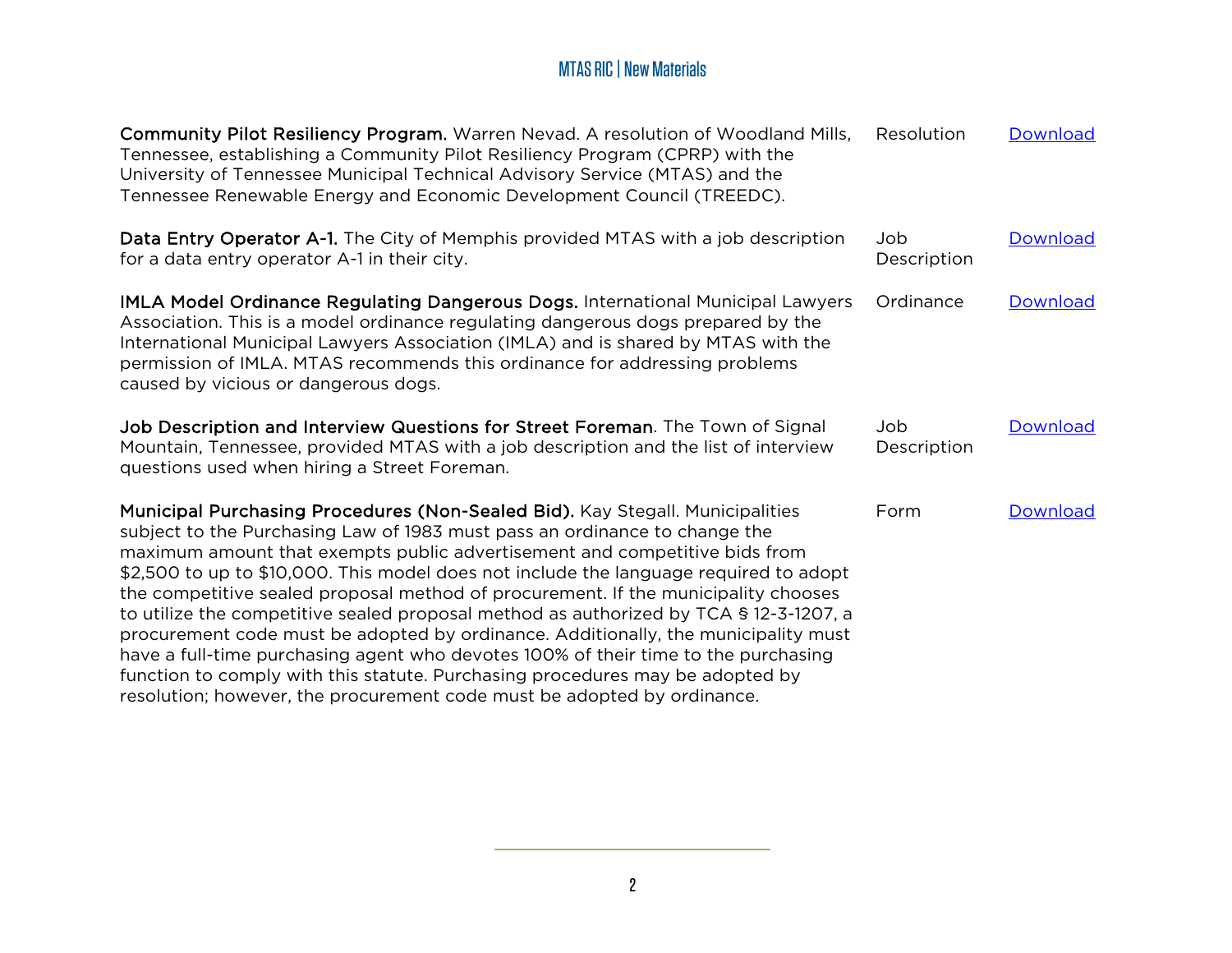| Pre-Employment Hepatitis C Testing Declination Form. Dennis Wolf. State law<br>(T.C.A. § 7-51-209) provides a rebuttable presumption that any emergency rescue<br>worker who suffers a condition or impairment of health that is caused by the hepatitis<br>C virus, and that results in total or partial disability or death shall be presumed to have<br>a disability suffered in the line of duty, unless the contrary is shown by a<br>preponderance of the evidence that the exposure did not occur elsewhere. The<br>employer may offer a preemployment test for hepatitis C, and the applicant may<br>choose to decline the test. MTAS created a template for a hepatitis C preemployment<br>testing declination form. You may modify this template to meet local needs, and<br>MTAS recommends that your city attorney review this form before you use it.                           | Form        | Download |
|----------------------------------------------------------------------------------------------------------------------------------------------------------------------------------------------------------------------------------------------------------------------------------------------------------------------------------------------------------------------------------------------------------------------------------------------------------------------------------------------------------------------------------------------------------------------------------------------------------------------------------------------------------------------------------------------------------------------------------------------------------------------------------------------------------------------------------------------------------------------------------------------|-------------|----------|
| Pre-Employment HIV Testing Declination Form. Dennis Wolf. State law (T.C.A. § 7-<br>51-209) provides a rebuttable presumption that any emergency rescue worker who<br>suffers a condition or impairment of health that is caused by the human<br>immunodeficiency virus (HIV), and that results in total or partial disability or death<br>shall be presumed to have a disability suffered in the line of duty, unless the contrary<br>is shown by a preponderance of the evidence that the exposure did not occur<br>elsewhere. The employer may offer a preemployment test for the human<br>immunodeficiency virus, and the applicant may choose to decline the test. MTAS<br>created a template for a HIV preemployment testing declination form. You may<br>modify this template to meet local needs, and MTAS recommends that your city<br>attorney review this form before you use it. | Form        | Download |
| Recyclables Disposal Survey. Frances Adams-O'Brien. Nine Tennessee cities<br>responded to a request for information regarding their recycling services, collection<br>and disposal of material.                                                                                                                                                                                                                                                                                                                                                                                                                                                                                                                                                                                                                                                                                              | Survey      | Download |
| Trip Generation Manual. The 11 <sup>th</sup> edition of this publication, produced by the Institute<br>of Transportation Engineers includes information on multi-use urban and city center<br>locations, urban/suburban and rural routes.                                                                                                                                                                                                                                                                                                                                                                                                                                                                                                                                                                                                                                                    | <b>Book</b> | Request  |